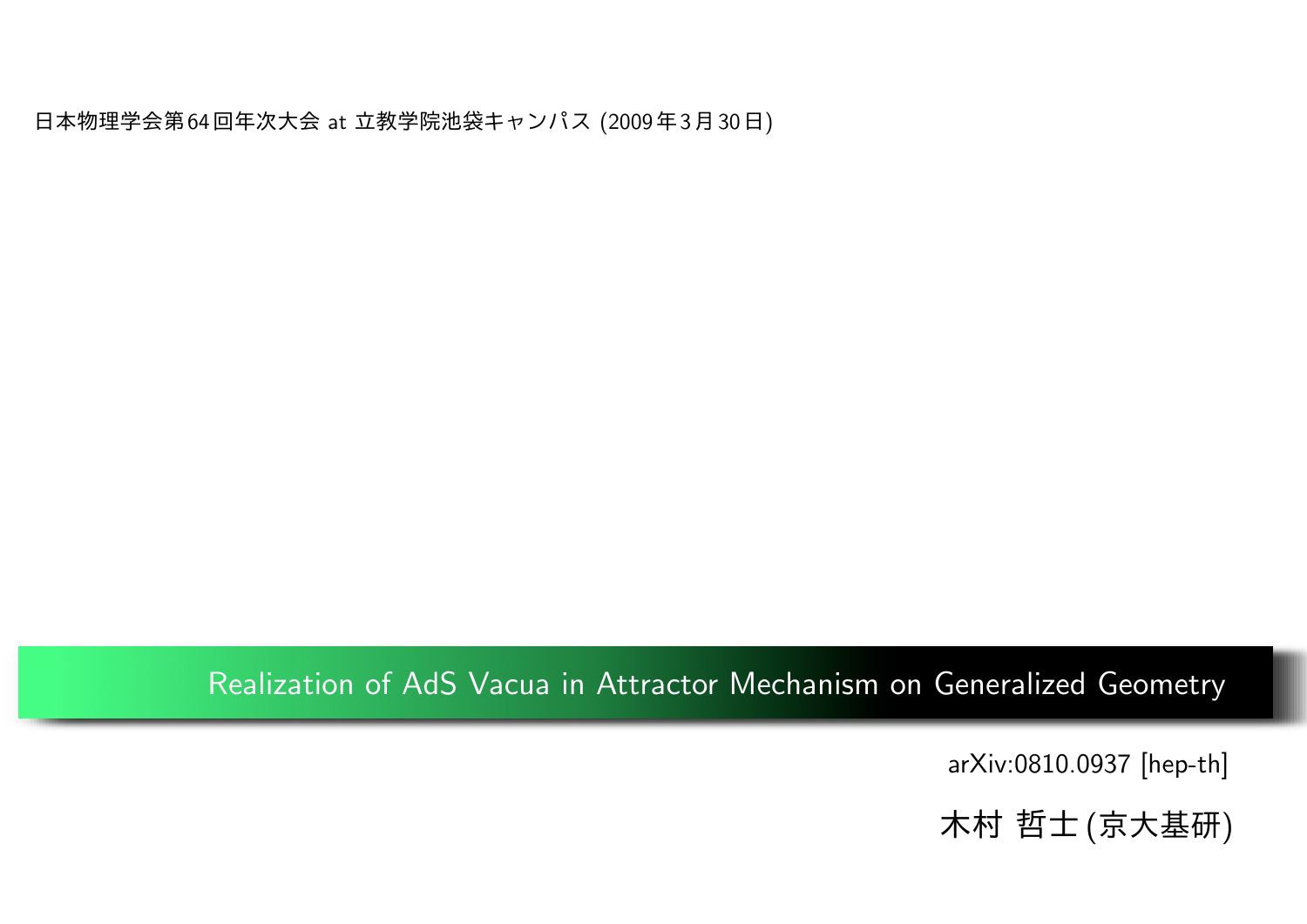

#### 拡張された幾何とは?

何故そんなものを考えるのか?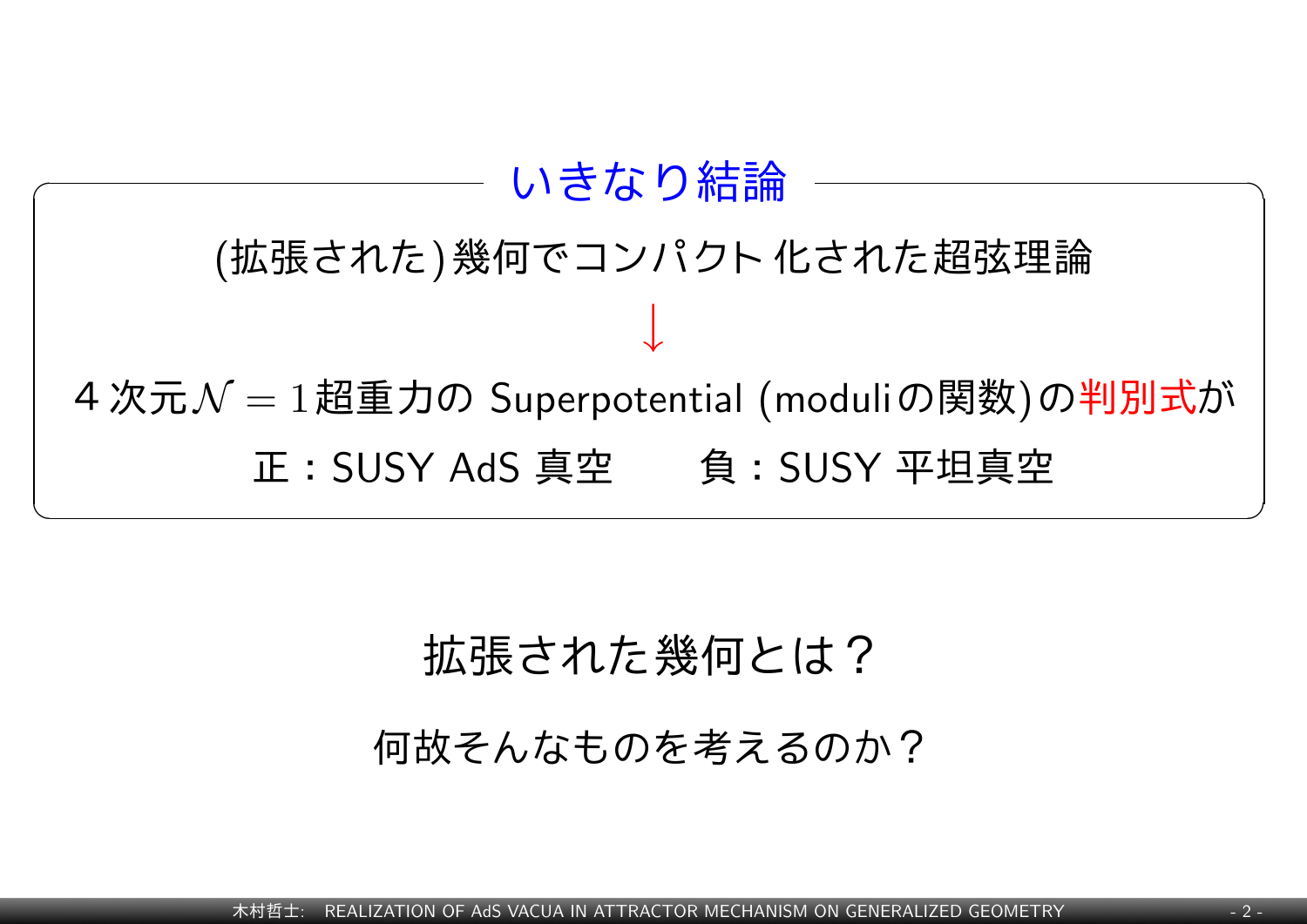## ご利益

## 全ての超重力理論を超弦理論から導出できる可能性

## NS-NS, R-R fluxes を自然に取り込んだ真空解が得られる

## Superpotential を自然に導出できる

#### 余分なゼロ質量場を追い出す事ができる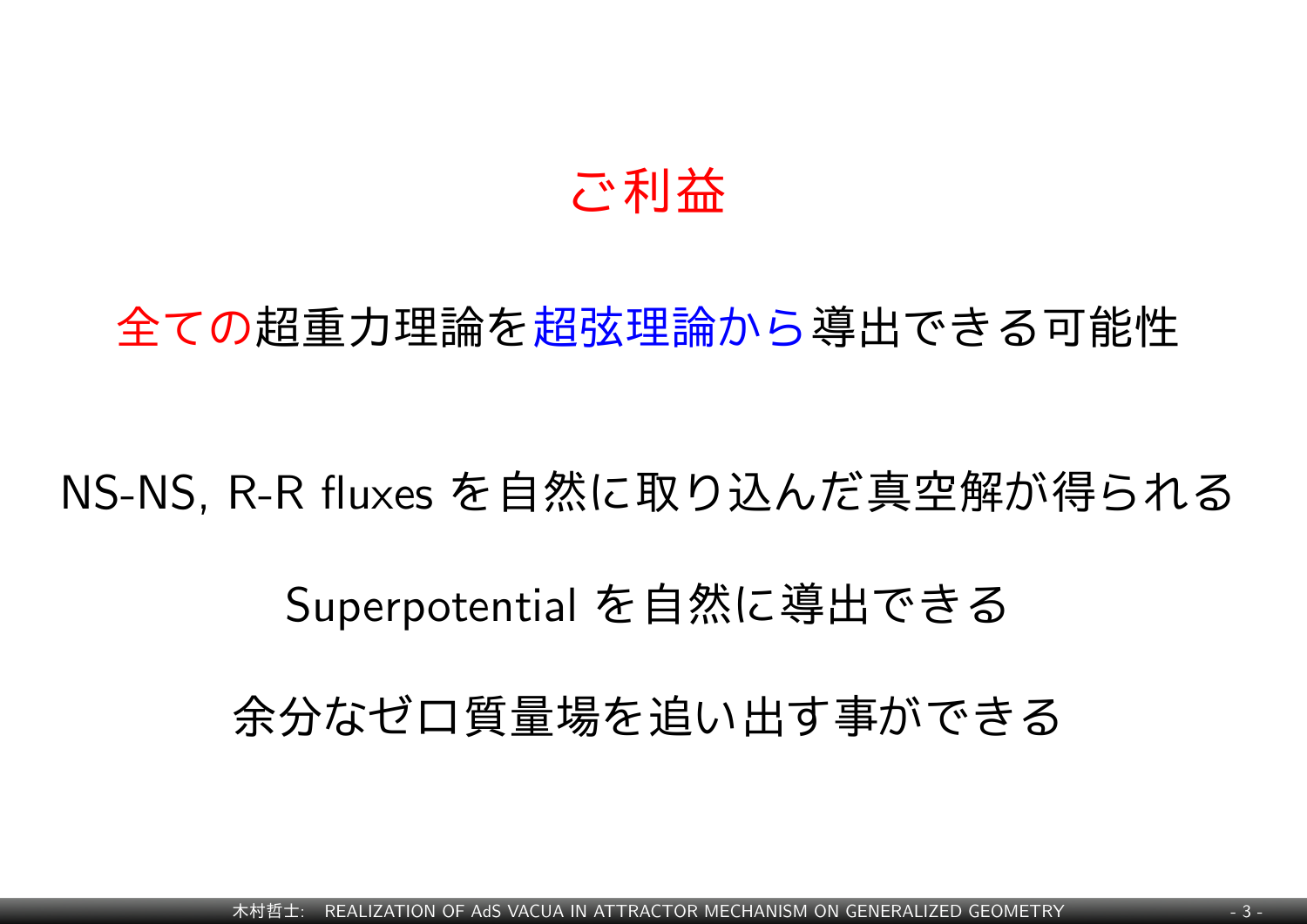# 高次元理論を通常の幾何でコンパクト化しても 登場しない超重力理論がある(らしい)

*↓*

全ての超重力理論は超弦理論に由来すると考えるならば 超弦理論を通常でない幾何(Nongeometric Background)で コンパクト化したと考えてみよう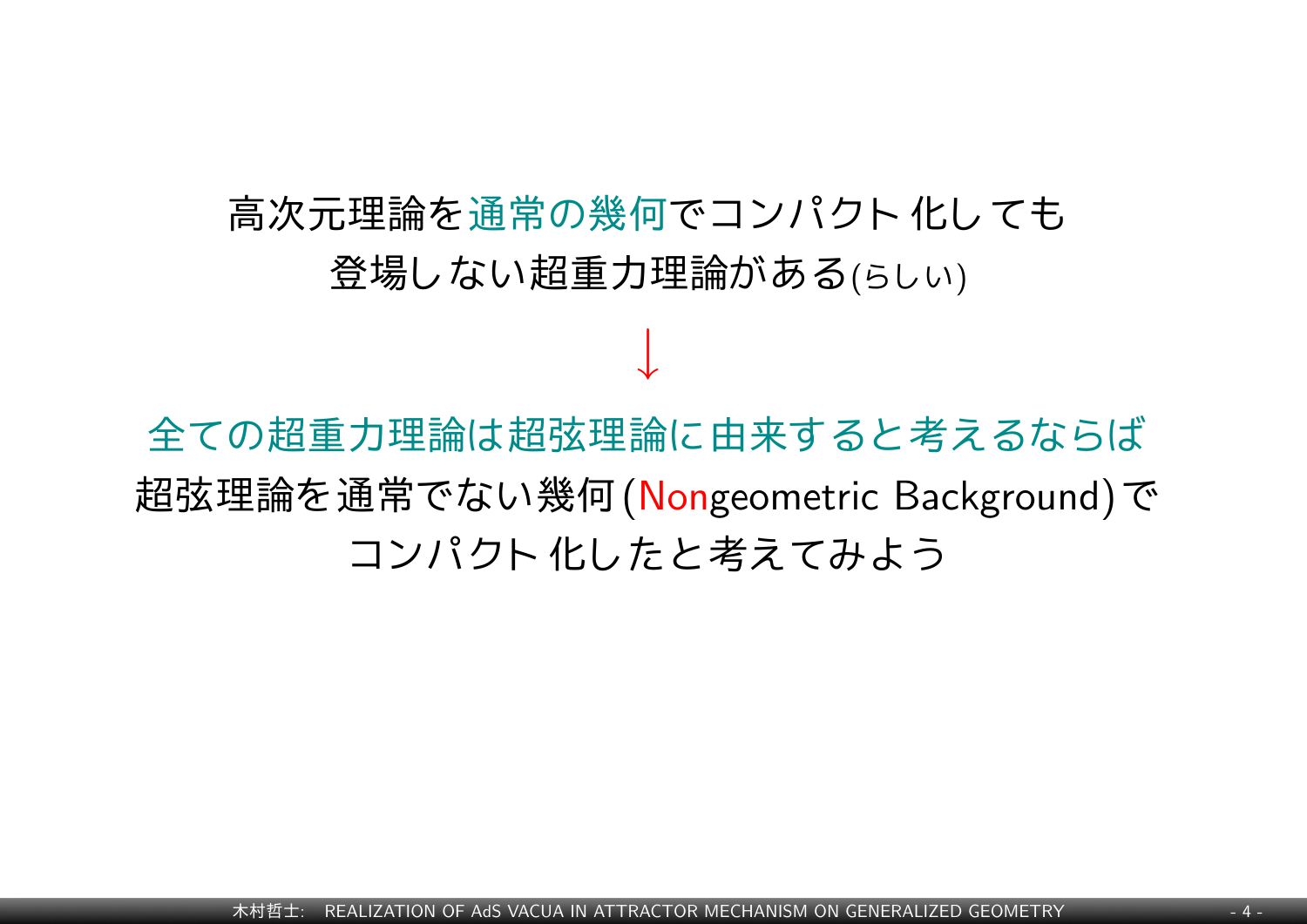#### 質問: Nongeometric Background (拡張された幾何)とは?

構造群 = Diffeo群  $(GL(d,\mathbb{R}))$  +  $\overline{\text{xy}}$  梦換群  $(O(d,d;\mathbb{Z}),$  S-双対変換, U-双対変換, etc.)  $\overbrace{\qquad \qquad \qquad \qquad }$ *↑* 弦理論の双対性に起因すると考える

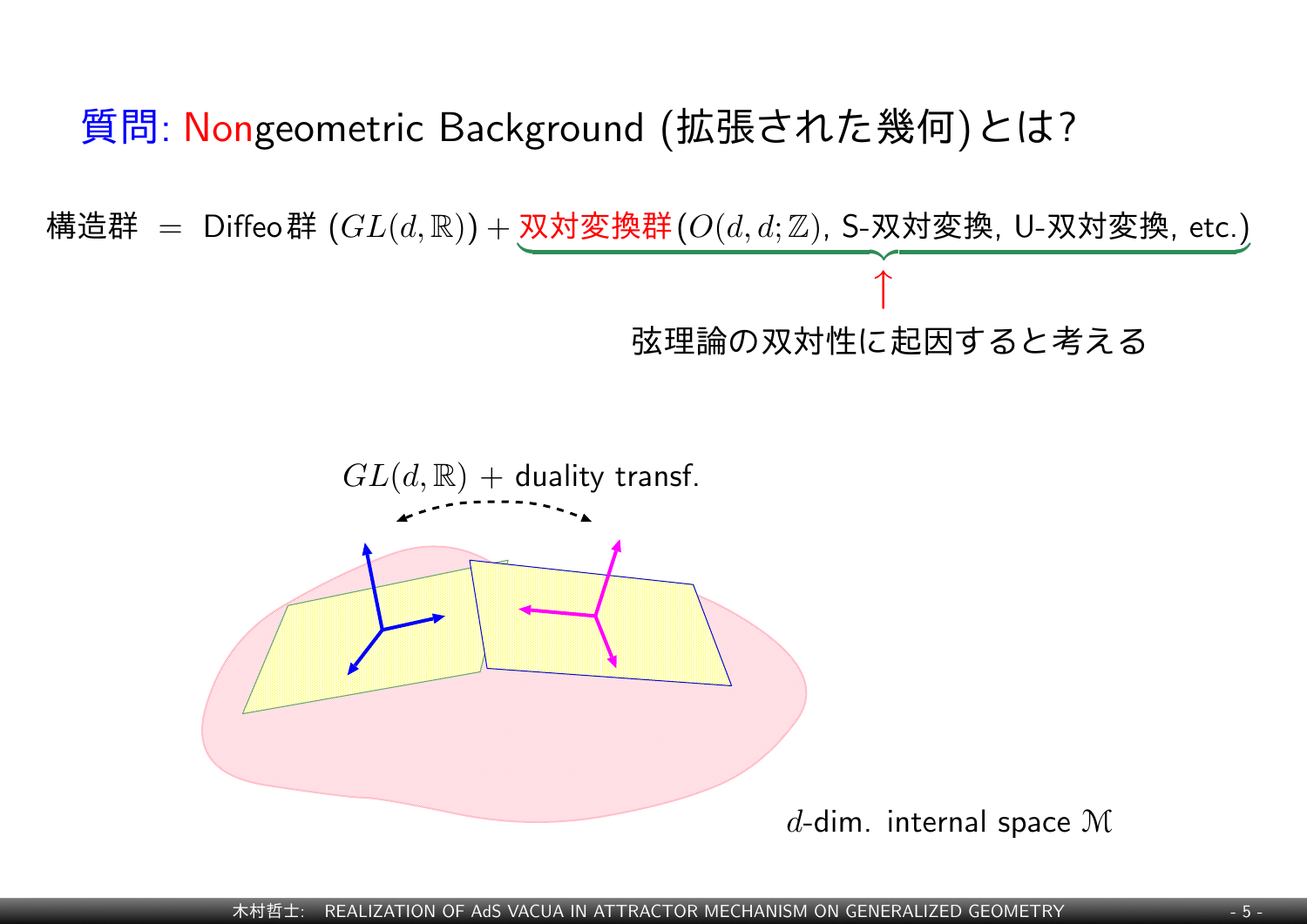**✓** この分野における私の貢献 **✏** IIA型超弦理論を 6D *SU*(3) *× SU*(3) Generalized geometry でコンパクト化 *↓* 4次元*N* = 1超重力の Superpotential (moduliの関数)の判別式が 正:SUSY AdS 真空 負:SUSY 平坦真空

## 判別式を見るだけで宇宙項の大きさを議論できる

**✒ ✑**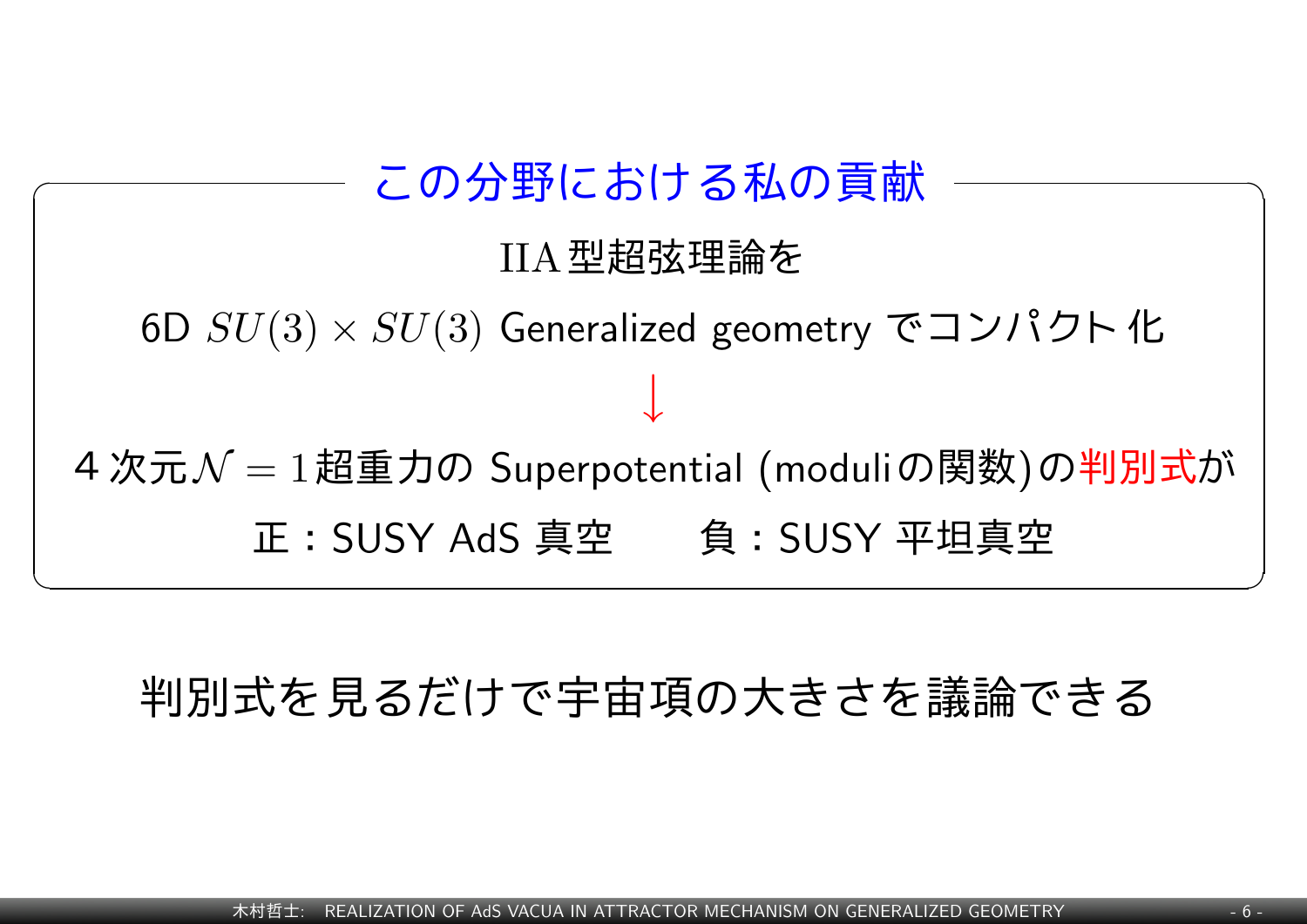$$
V = e^{K} \left( K^{\mathcal{M}\overline{\mathcal{N}}} D_{\mathcal{M}} \mathcal{W} \overline{D_{\mathcal{N}} \mathcal{W}} - 3|\mathcal{W}|^{2} \right) + \frac{1}{2} |D^{a}|^{2}
$$
  

$$
\equiv V_{\mathcal{W}} + V_{D}
$$

Search of vacua *∂PV ∗*  $= 0$ 

- *V*<sup>∗</sup> > 0 : de Sitter space (non-SUSY)
- *V<sup>∗</sup>* = 0 : Minkowski space
- *V<sup>∗</sup> <* 0 : Anti-de Sitter space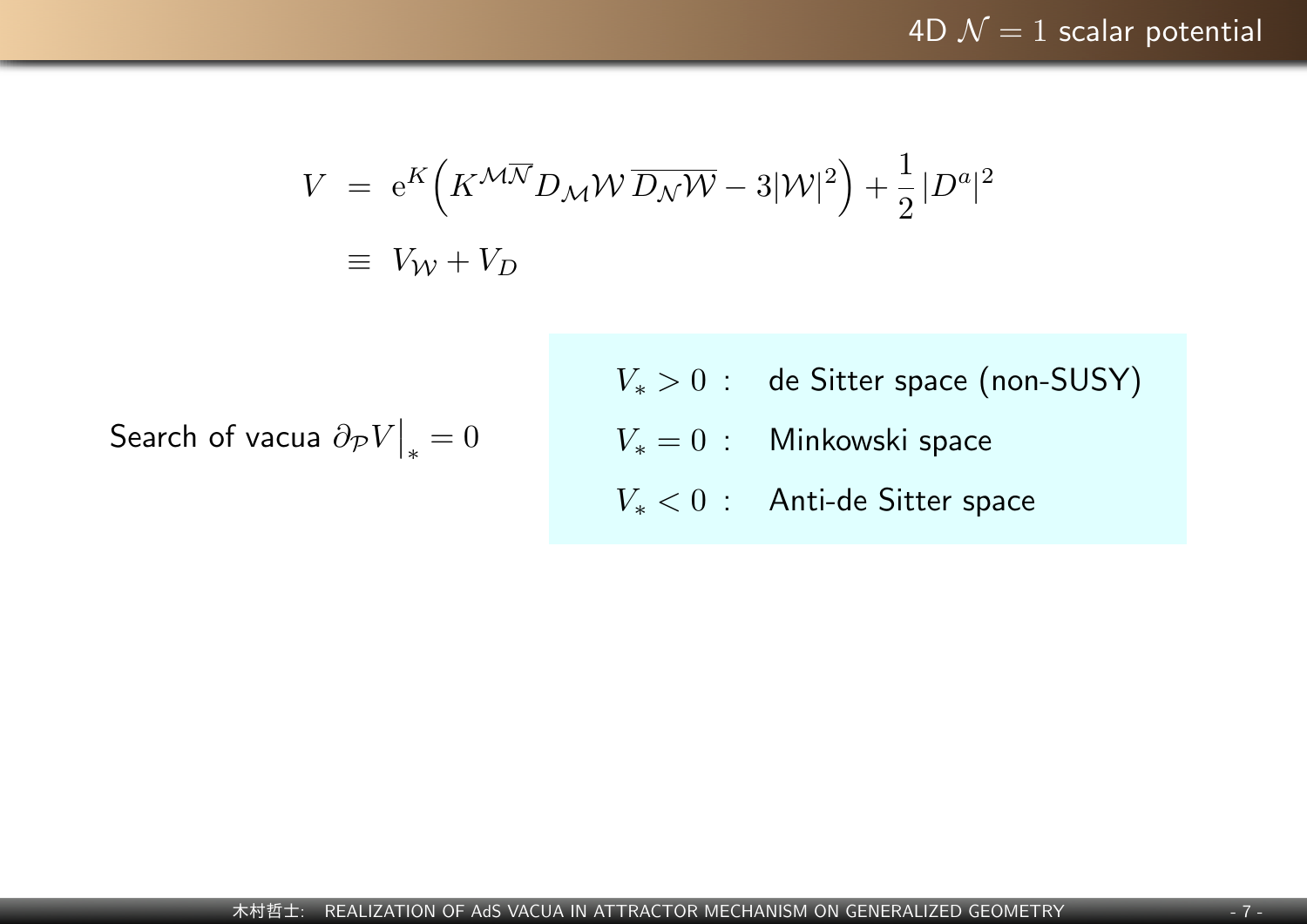$$
V = e^{K} \left( K^{\mathcal{M}\overline{\mathcal{N}}} D_{\mathcal{M}} \mathcal{W} \overline{D_{\mathcal{N}} \mathcal{W}} - 3|\mathcal{W}|^{2} \right) + \frac{1}{2} |D^{a}|^{2}
$$
  

$$
\equiv V_{\mathcal{W}} + V_{D}
$$

Search of vacua *∂PV ∗*  $= 0$  *V*<sup>∗</sup> > 0 : de Sitter space (non-SUSY) *V<sup>∗</sup>* = 0 : Minkowski space *V<sup>∗</sup> <* 0 : Anti-de Sitter space

$$
0 = \partial_{\mathcal{P}} V_{\mathcal{W}} = e^{K} \Big\{ K^{\mathcal{M}\overline{\mathcal{N}}} D_{\mathcal{P}} D_{\mathcal{M}} \mathcal{W} \overline{D_{\mathcal{N}} \mathcal{W}} + \partial_{\mathcal{P}} K^{\mathcal{M}\overline{\mathcal{N}}} D_{\mathcal{M}} \mathcal{W} \overline{D_{\mathcal{N}} \mathcal{W}} - 2 \overline{\mathcal{W}} D_{\mathcal{P}} \mathcal{W} \Big\}
$$
  

$$
0 = \partial_{\mathcal{P}} V_{D} \longrightarrow D^{a} = 0
$$

Consider the SUSY condition  $D_{\mathcal{P}}\mathcal{W} \equiv \left(\partial_{\mathcal{P}} + \partial_{\mathcal{P}}K\right)\mathcal{W} = 0$  in various cases.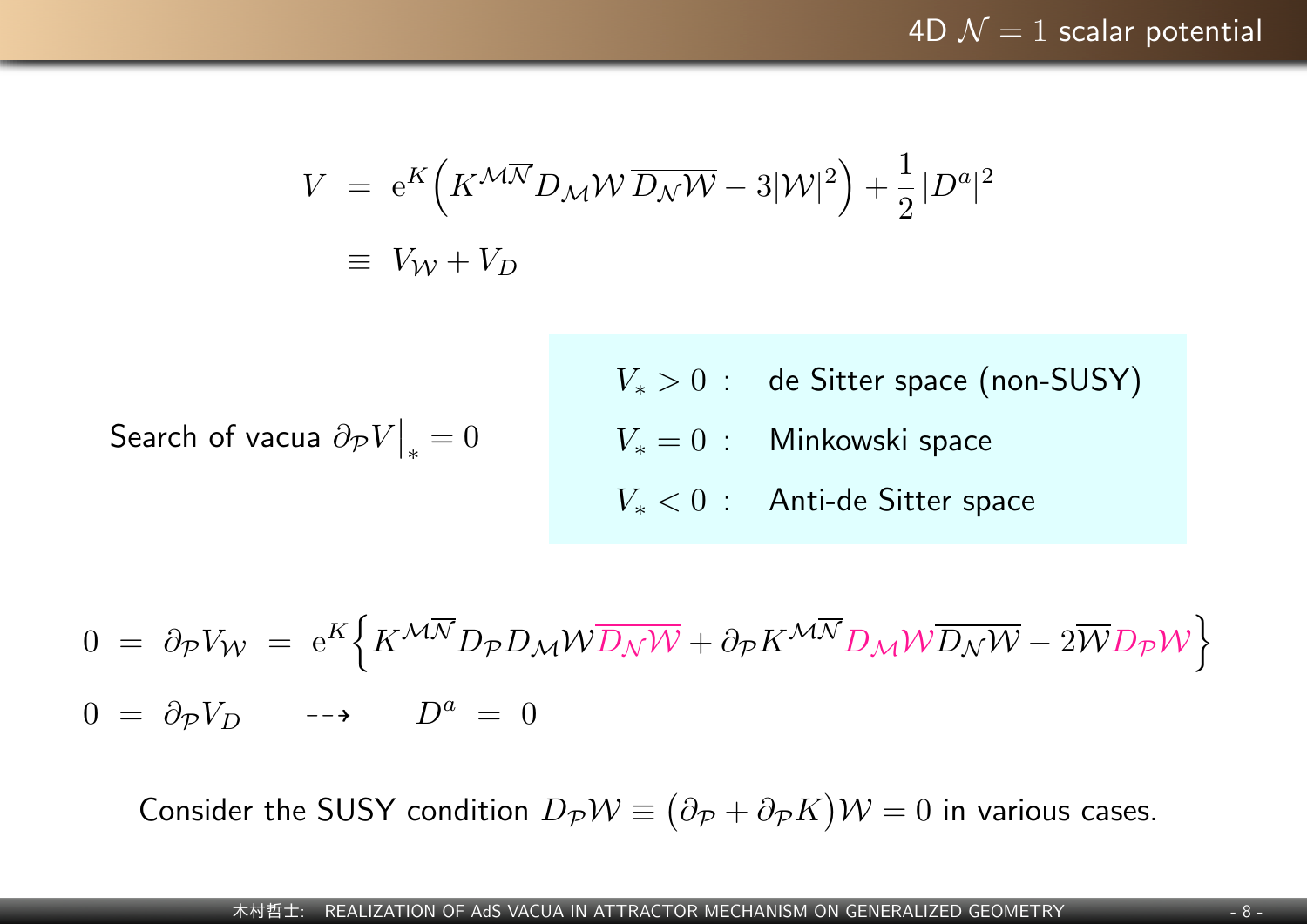- 1. *Set a simple prepotential:*  $\mathcal{F} = D_{abc}$  $X^a X^b X^c$ *X*<sup>0</sup>
- 2. *Consider the simplest model:* single modulus *t* of  $\Phi_+$  (and *U* of  $\Phi_-$ )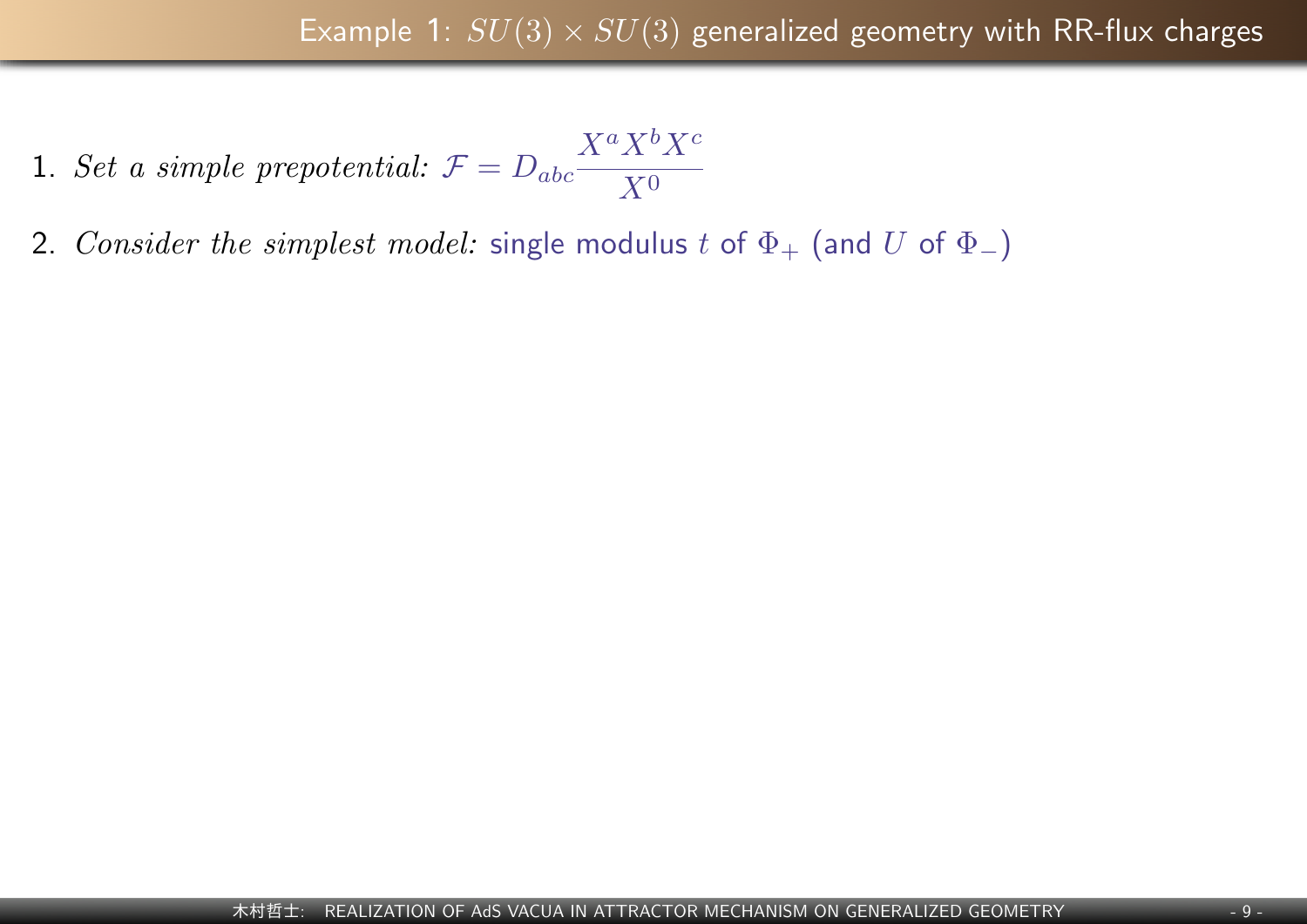1. Set a simple prepotential: 
$$
\mathcal{F} = D_{abc} \frac{X^a X^b X^c}{X^0}
$$

2. *Consider the simplest model:* single modulus *t* of  $\Phi_+$  (and *U* of  $\Phi_-$ )

The superpotential is reduced to

$$
\mathcal{W} = \mathcal{W}^{RR} + U \mathcal{W}^{Q}
$$
  

$$
\mathcal{W}^{RR} = m_{RR}^{0} t^{3} - 3 m_{RR} t^{2} + e_{RR} t + e_{RR0}
$$
  

$$
\mathcal{W}^{Q} = p_{0}^{0} t^{3} - 3 p_{0} t^{2} - e_{0} t - e_{00}
$$

Consider the SUSY condition:

$$
D_t W = 0 \longrightarrow 0 = D_t W^{RR} + U D_t W^Q
$$
  

$$
D_U W = 0 \longrightarrow 0 = \frac{i}{\text{Im} U} \left( W^{RR} + \text{Re} U W^Q \right)
$$

The discriminant of the superpotential  $W^{RR}$  (and  $W^{Q}$ ) governs the SUSY solutions.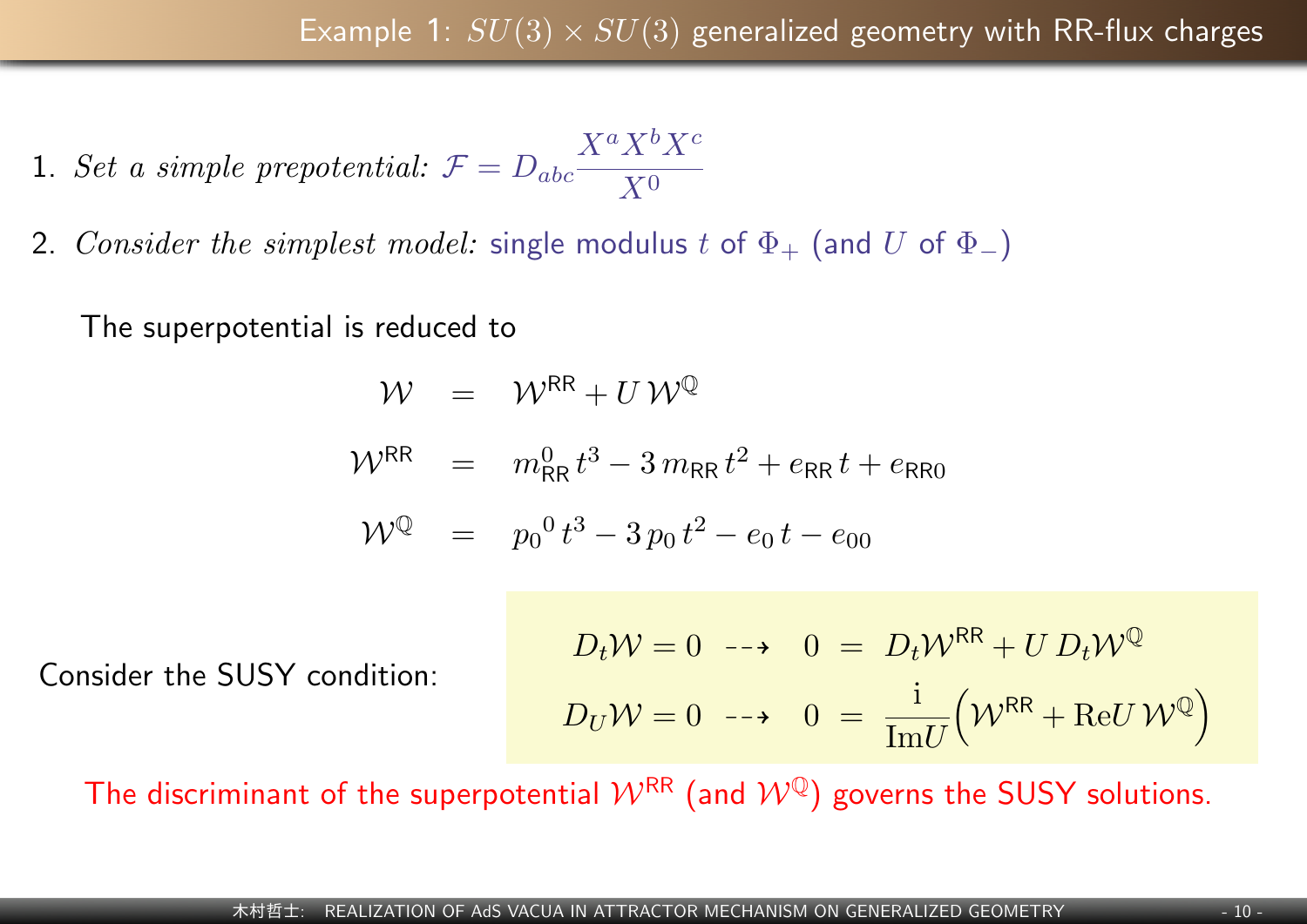#### $\blacktriangleright$  Discriminant of cubic equation

Consider a cubic function and its derivative:

$$
\begin{cases}\n\mathcal{W}(t) = a t^3 + b t^2 + c t + d \\
\partial_t \mathcal{W}(t) = 3a t^2 + 2b t + c\n\end{cases}
$$

Discriminants  $\Delta(\mathcal{W})$  and  $\Delta(\partial_t \mathcal{W})$  are

$$
\Delta(W) \equiv \Delta = -4b^3d + b^2c^2 - 4ac^3 + 18abcd - 27a^2d^2
$$
  
 
$$
\Delta(\partial_t W) \equiv \lambda = 4(b^2 - 3ac)
$$

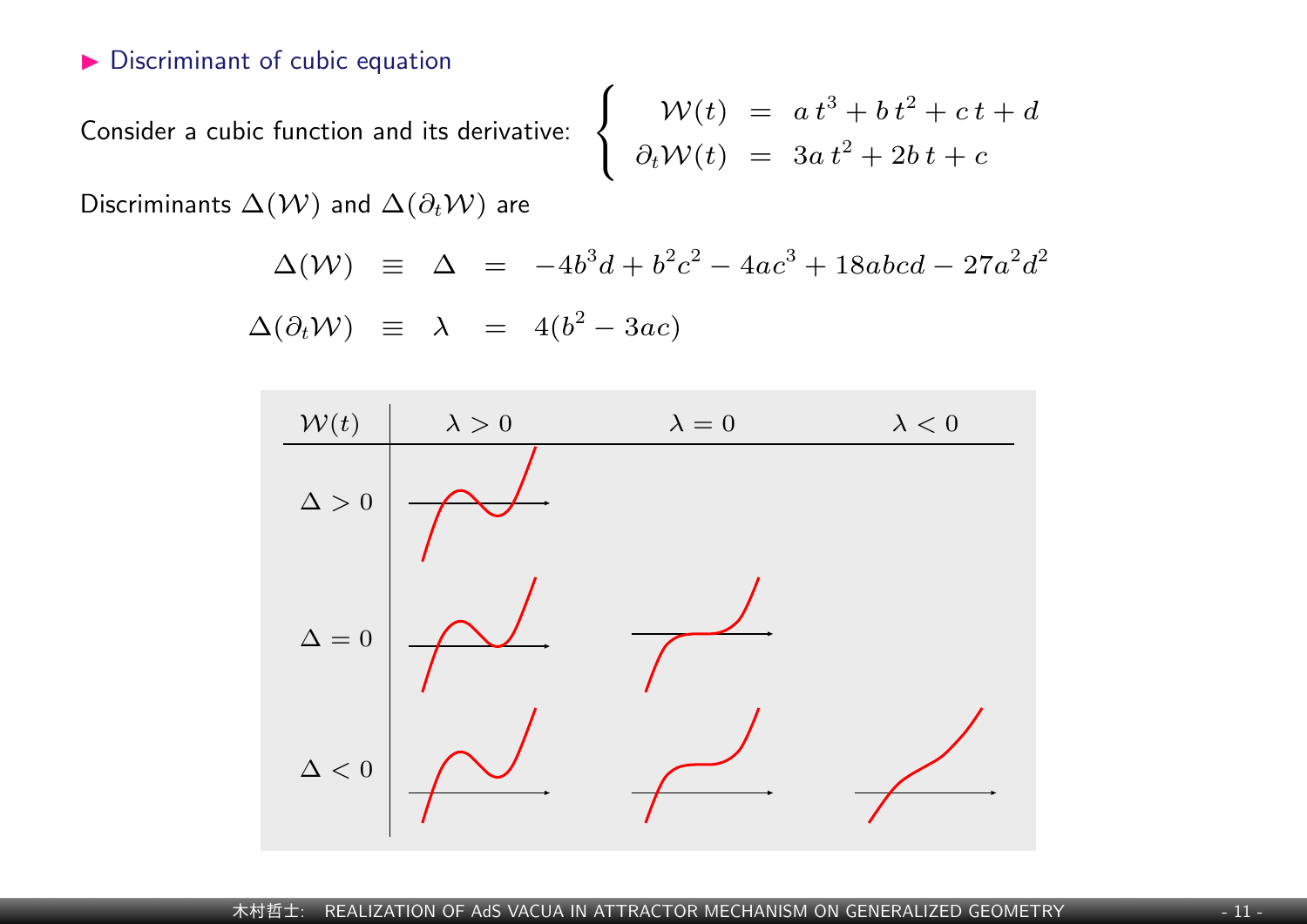$\Delta^\mathsf{RR} > 0$  case: always  $\lambda^\mathsf{RR} > 0$ , and exists a zero point:  $D_t\mathcal{W}^\mathsf{RR} = 0$ 

$$
D_t W^{RR}{}_{\ast} = 0
$$
  
\n
$$
t^{RR}_{\ast} = \frac{6 (3 m_{RR}^0 e_{RR0} + m_{RR} e_{RR})}{\lambda^{RR}} - 2i \frac{\sqrt{3 \Delta^{RR}}}{\lambda^{RR}}
$$
  
\n
$$
W^{RR}_{\ast} = -\frac{24 \Delta^{RR}}{(\lambda^{RR})^3} (36 (m_{RR})^3 + 36 (m_{RR}^0)^2 e_{RR0} - 3 m_{RR} \lambda^{RR} - 4i m_{RR}^0 \sqrt{3 \Delta^{RR}})
$$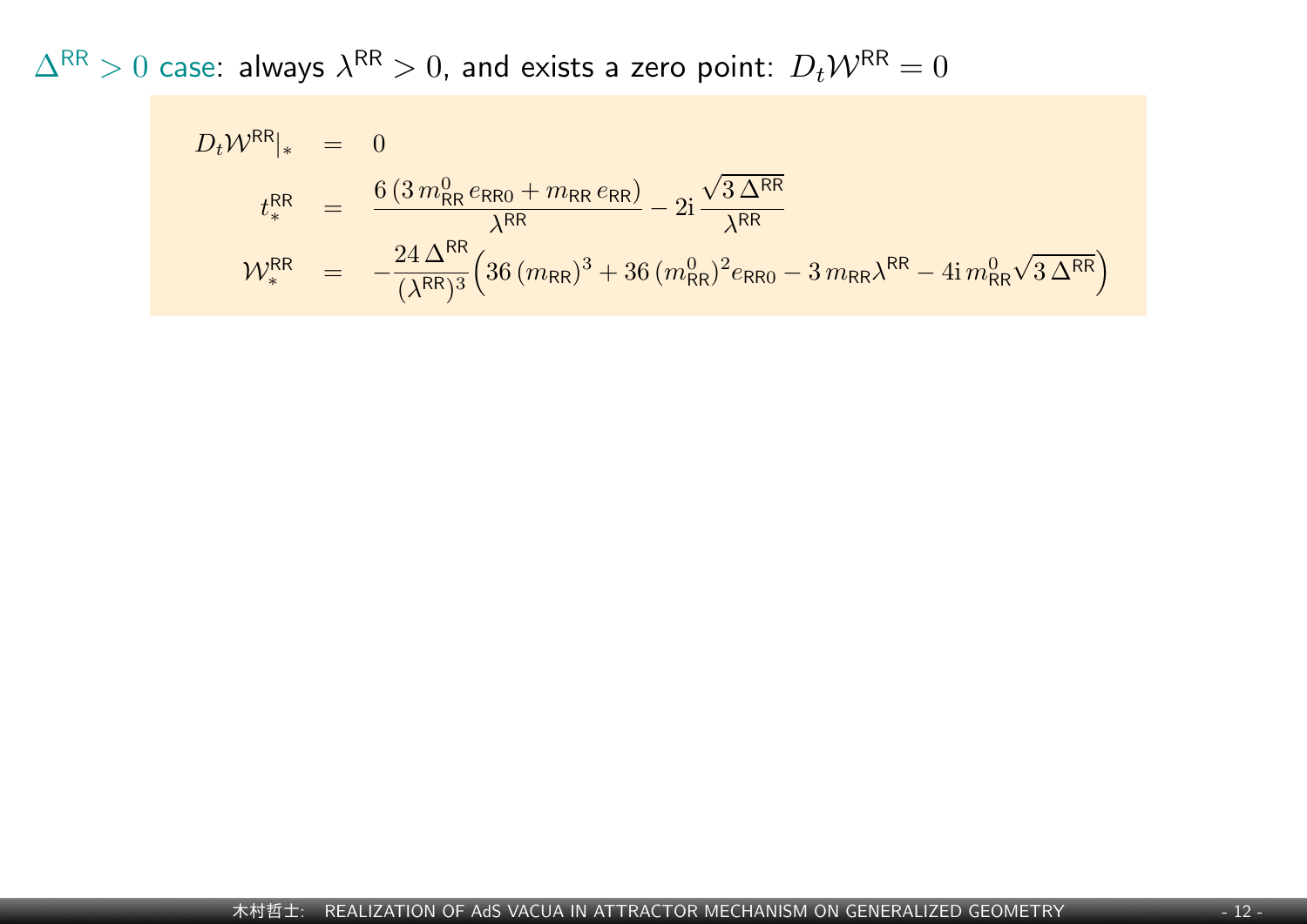$\Delta^\mathsf{RR} > 0$  case: always  $\lambda^\mathsf{RR} > 0$ , and exists a zero point:  $D_t\mathcal{W}^\mathsf{RR} = 0$ 

$$
D_t W^{RR}{}_{\ast} = 0
$$
  
\n
$$
t^{RR}_{\ast} = \frac{6 (3 m_{RR}^0 e_{RR0} + m_{RR} e_{RR})}{\lambda^{RR}} - 2i \frac{\sqrt{3} \Delta^{RR}}{\lambda^{RR}}
$$
  
\n
$$
W^{RR}_{\ast} = -\frac{24 \Delta^{RR}}{(\lambda^{RR})^3} \Big( 36 (m_{RR})^3 + 36 (m_{RR}^0)^2 e_{RR0} - 3 m_{RR} \lambda^{RR} - 4i m_{RR}^0 \sqrt{3} \Delta^{RR} \Big)
$$

 $\Delta^\mathsf{RR} < 0$  case: only  $\lambda^\mathsf{RR} < 0$  is physically allowed, and exists a zero point:  $\mathcal{W}^\mathsf{RR} = 0$ 

$$
\mathcal{W}_{*}^{\text{RR}} = m_{\text{RR}}^{0}(t_{*} - e)(t_{*} - \alpha)(t_{*} - \overline{\alpha}) = 0, \qquad t_{*} = \alpha^{\text{RR}} = \alpha_{1} + i\alpha_{2}
$$
\n
$$
\alpha_{1} = \frac{\lambda^{\text{RR}} + F^{2/3} + 12 \, m_{\text{RR}} F^{1/3}}{12 \, m_{\text{RR}}^{0} F^{1/3}}
$$
\n
$$
(\alpha_{2})^{2} = \frac{1}{m_{\text{RR}}^{0}} \Big( e_{\text{RR}} - 6 \, m_{\text{RR}} \alpha_{1} + 3 \, m_{\text{RR}}^{0} (\alpha_{1})^{2} \Big)
$$
\n
$$
e = -\frac{1}{m_{\text{RR}}^{0}} \Big( -3 \, m_{\text{RR}} + 2 \, m_{\text{RR}}^{0} \alpha_{1} \Big)
$$
\n
$$
F = 108 \, (m_{\text{RR}}^{0})^{2} e_{\text{RR}} + 12 \, m_{\text{RR}}^{0} \sqrt{-3\Delta^{\text{RR}}} + 108 \, (m_{\text{RR}})^{3} - 9 \, m_{\text{RR}} \lambda^{\text{RR}}
$$
\n
$$
D_{t} \mathcal{W}^{\text{RR}}|_{*} = 2i \, m_{\text{RR}}^{0} (e - \alpha^{\text{RR}}) \alpha_{2}
$$

... Analysis of  $W^{\mathbb{Q}}$  is also discussed.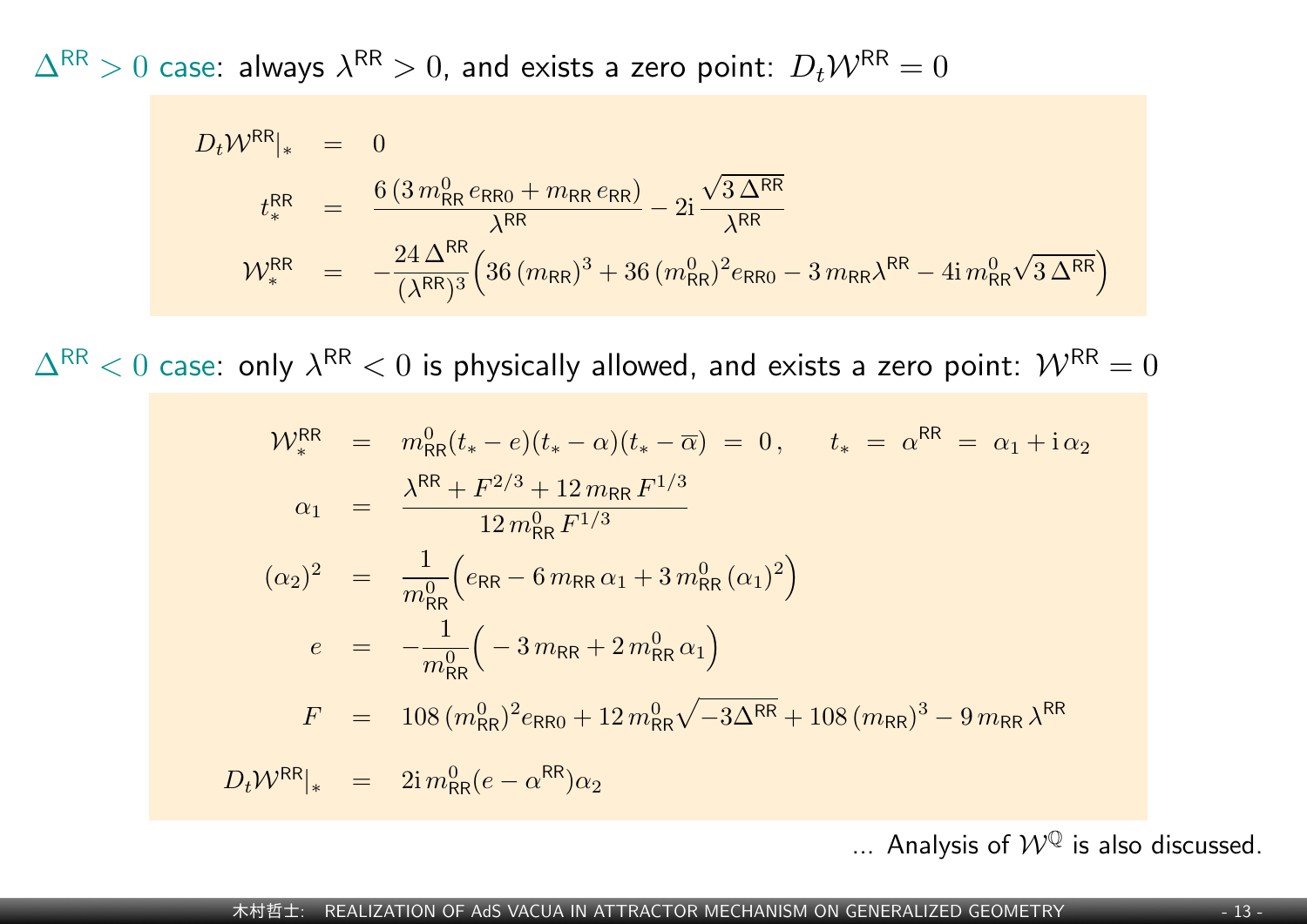Three types of solutions to satisfy  $0 = D_t \mathcal{W}^{\mathsf{RR}} + UD_t \mathcal{W}^{\mathbb{Q}}$  and  $0 = \mathcal{W}^{\mathsf{RR}} + \text{Re} U \mathcal{W}^{\mathbb{Q}}$ :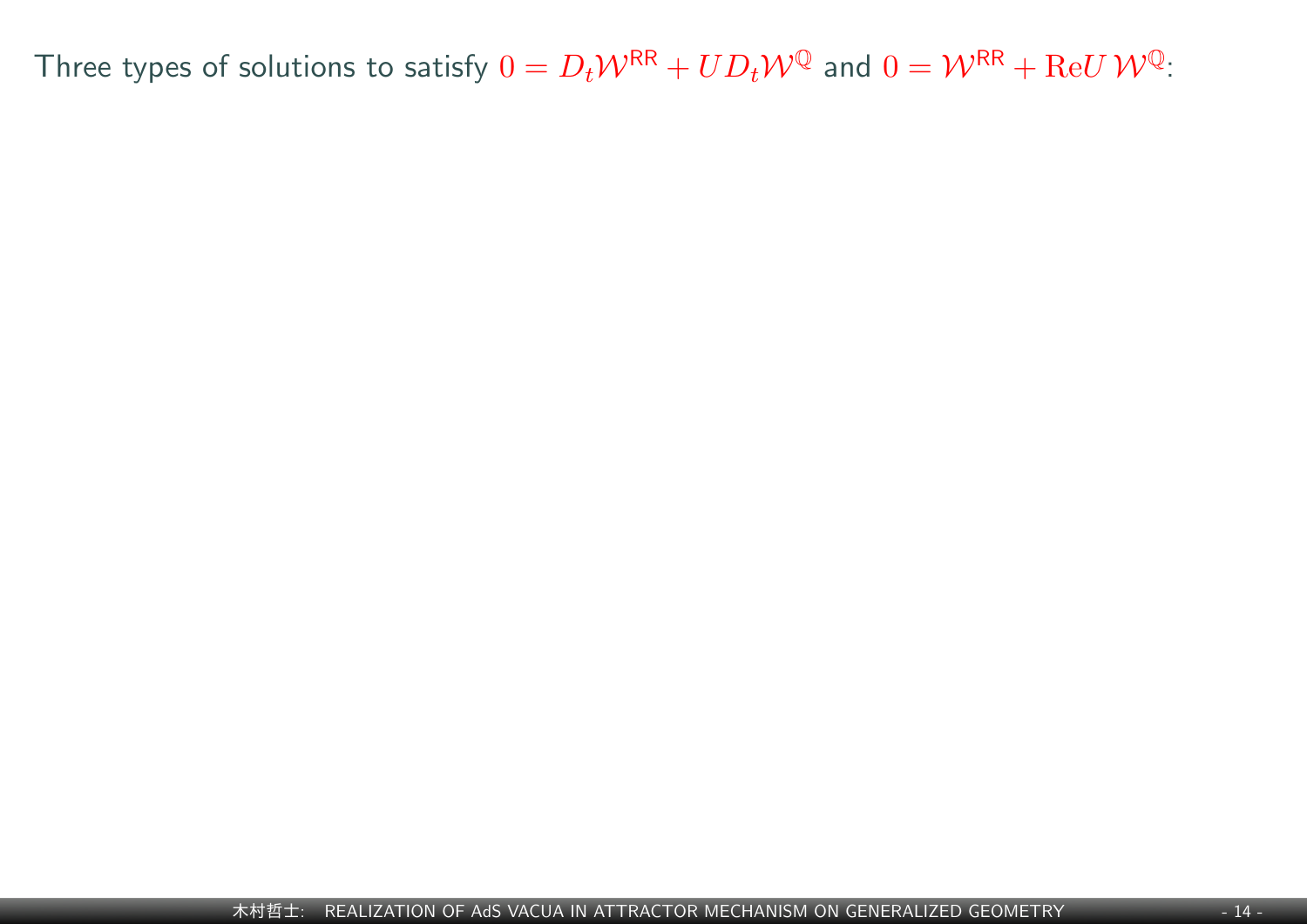Three types of solutions to satisfy  $0 = D_t \mathcal{W}^{RR} + UD_t \mathcal{W}^{Q}$  and  $0 = \mathcal{W}^{RR} + \text{Re}U \mathcal{W}^{Q}$ :

SUSY AdS vacuum: moduli are (mostly) stabilized

$$
\Delta^{\text{RR}} > 0, \quad \Delta^{\mathbb{Q}} > 0; \quad D_t \mathcal{W}^{\text{RR}}|_* = 0 = D_t \mathcal{W}^{\mathbb{Q}}|_*
$$
\n
$$
t_*^{\text{RR}} = t_*^{\mathbb{Q}}, \quad \text{Re}\, U_* = -\frac{\mathcal{W}_*^{\text{RR}}}{\mathcal{W}_*^{\mathbb{Q}}}
$$
\n
$$
V_* = -3 e^K |\mathcal{W}_*|^2 = -\frac{4}{[\text{Re}(\mathcal{C}\mathcal{G}_0)]^2} \sqrt{\frac{\Delta^{\mathbb{Q}}}{3}} \ll \mathcal{O}(1)
$$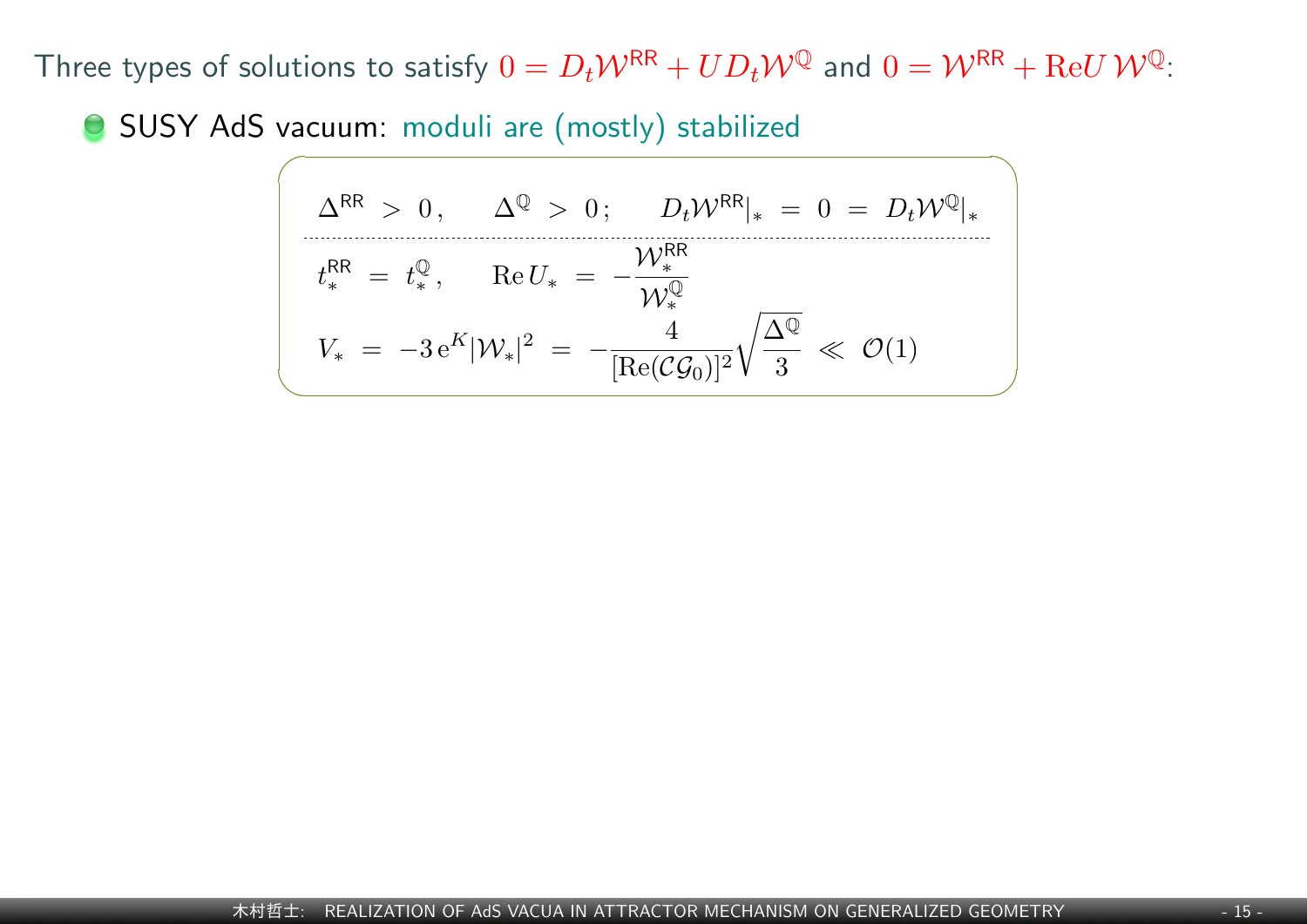Three types of solutions to satisfy  $0 = D_t \mathcal{W}^{RR} + UD_t \mathcal{W}^{Q}$  and  $0 = \mathcal{W}^{RR} + \text{Re}U \mathcal{W}^{Q}$ :

SUSY AdS vacuum: moduli are (mostly) stabilized

$$
\Delta^{\text{RR}} > 0, \quad \Delta^{\mathbb{Q}} > 0; \quad D_t \mathcal{W}^{\text{RR}}|_* = 0 = D_t \mathcal{W}^{\mathbb{Q}}|_*
$$
\n
$$
t_*^{\text{RR}} = t_*^{\mathbb{Q}}, \quad \text{Re}\, U_* = -\frac{\mathcal{W}_*^{\text{RR}}}{\mathcal{W}_*^{\mathbb{Q}}}
$$
\n
$$
V_* = -3 e^K |\mathcal{W}_*|^2 = -\frac{4}{[\text{Re}(\mathcal{C}\mathcal{G}_0)]^2} \sqrt{\frac{\Delta^{\mathbb{Q}}}{3}} \ll \mathcal{O}(1)
$$

SUSY Minkowski vacuum: moduli are stabilized

$$
\Delta^{\text{RR}} < 0, \quad \Delta^{\mathbb{Q}} < 0; \quad \mathcal{W}_*^{\text{RR}} = 0 = \mathcal{W}_*^{\mathbb{Q}}
$$
\n
$$
\alpha^{\text{RR}} = \alpha^{\mathbb{Q}}, \quad U_* = -\frac{D_t \mathcal{W}^{\text{RR}}|_*}{D_t \mathcal{W}^{\mathbb{Q}}|_*} \neq 0
$$
\n
$$
V_* = 0
$$